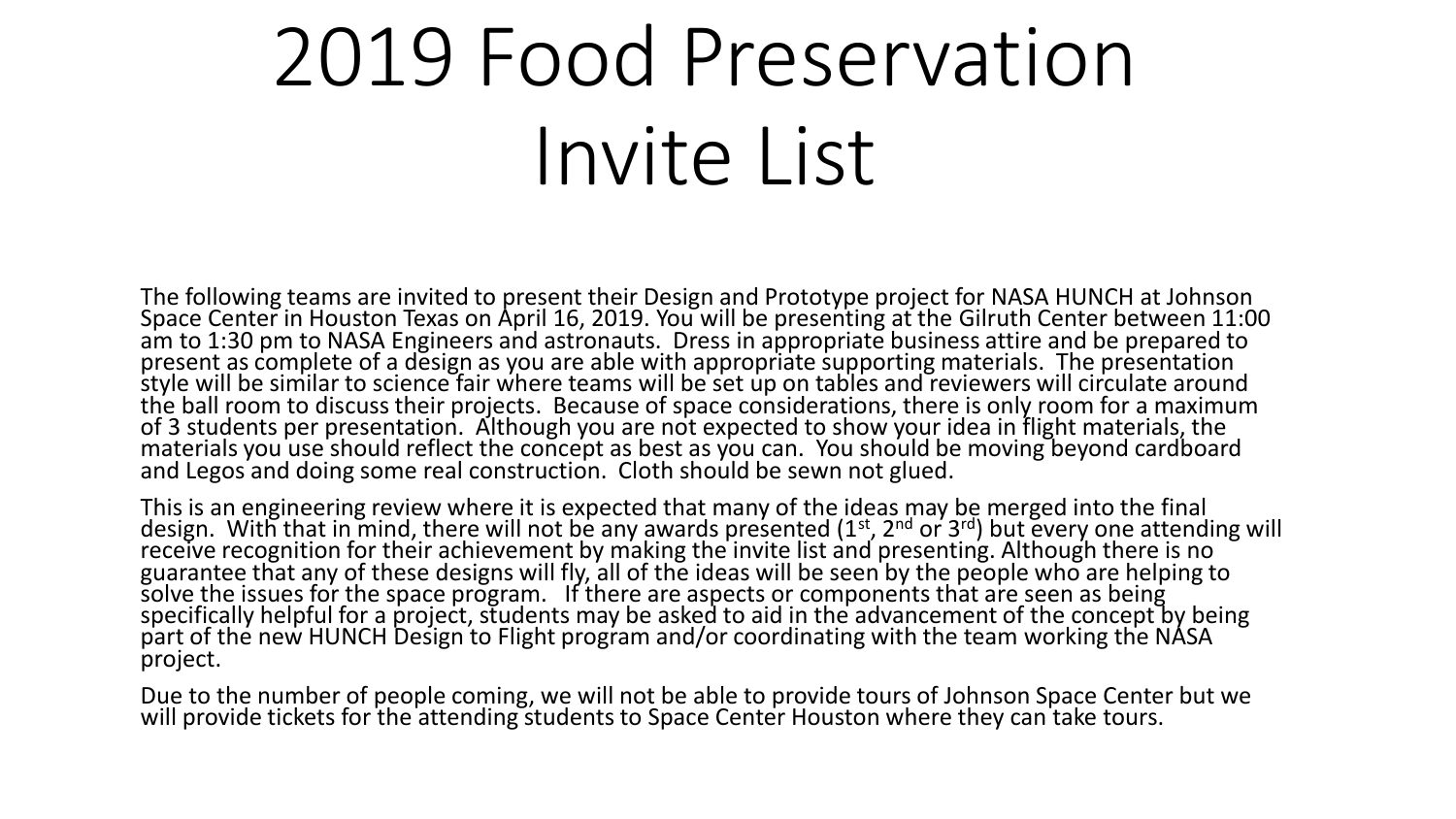

Project: Food Preservation Students: Damian Fasick, Dane Swofford Teacher: Mr. Brown School: Lakewood





Project: Food Preservation Students: Carlos Trejo, Carlos Romero, Luis Moreno, Jesus Gil, Cesar Romero, Charlene Luna, Gabriela Garcia, Antonio Flores, & Yulisa Chavez Teacher: Christopher Beyrouty School: Wapato